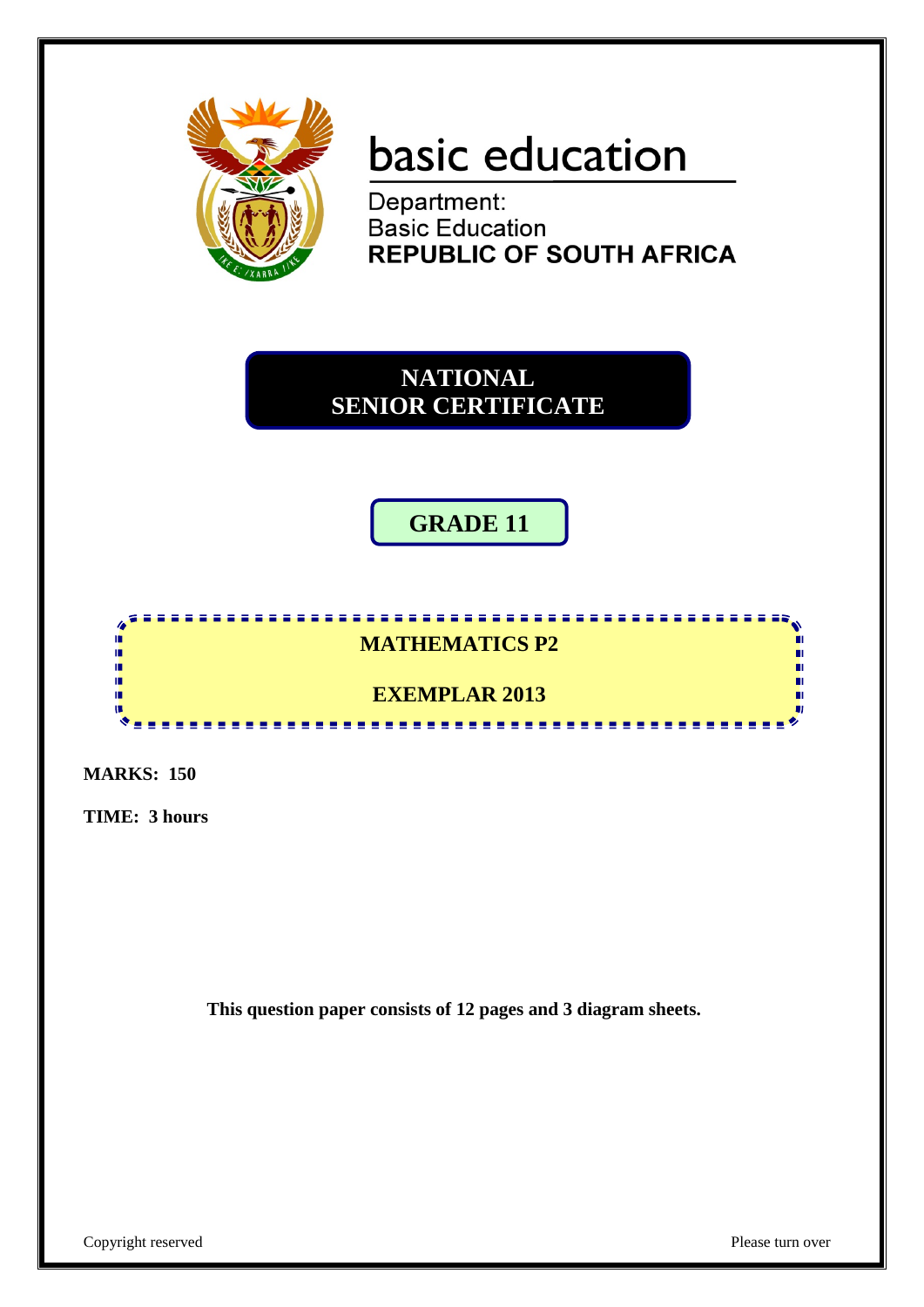#### **INSTRUCTIONS AND INFORMATION**

Read the following instructions carefully before answering the questions.

- 1. This question paper consists of 11 questions.
- 2. Answer ALL the questions.
- 3. Clearly show ALL calculations, diagrams, graphs, et cetera which you have used in determining the answers.
- 4. Answers only will NOT necessarily be awarded full marks.
- 5. You may use an approved scientific calculator (non-programmable and nongraphical), unless stated otherwise.
- 6. If necessary, round off answers to TWO decimal places, unless stated otherwise.
- 7. THREE diagram sheets for QUESTION 2.1, QUESTION 2.2, QUESTION 9.2, QUESTION 10.1, QUESTION 10.2 and QUESTION 11.2 are attached at the end of this question paper. Write your name on these diagram sheets in the spaces provided and insert them inside the back cover of your ANSWER BOOK.
- 8. Number the answers correctly according to the numbering system used in this question paper.
- 9. Write neatly and legibly.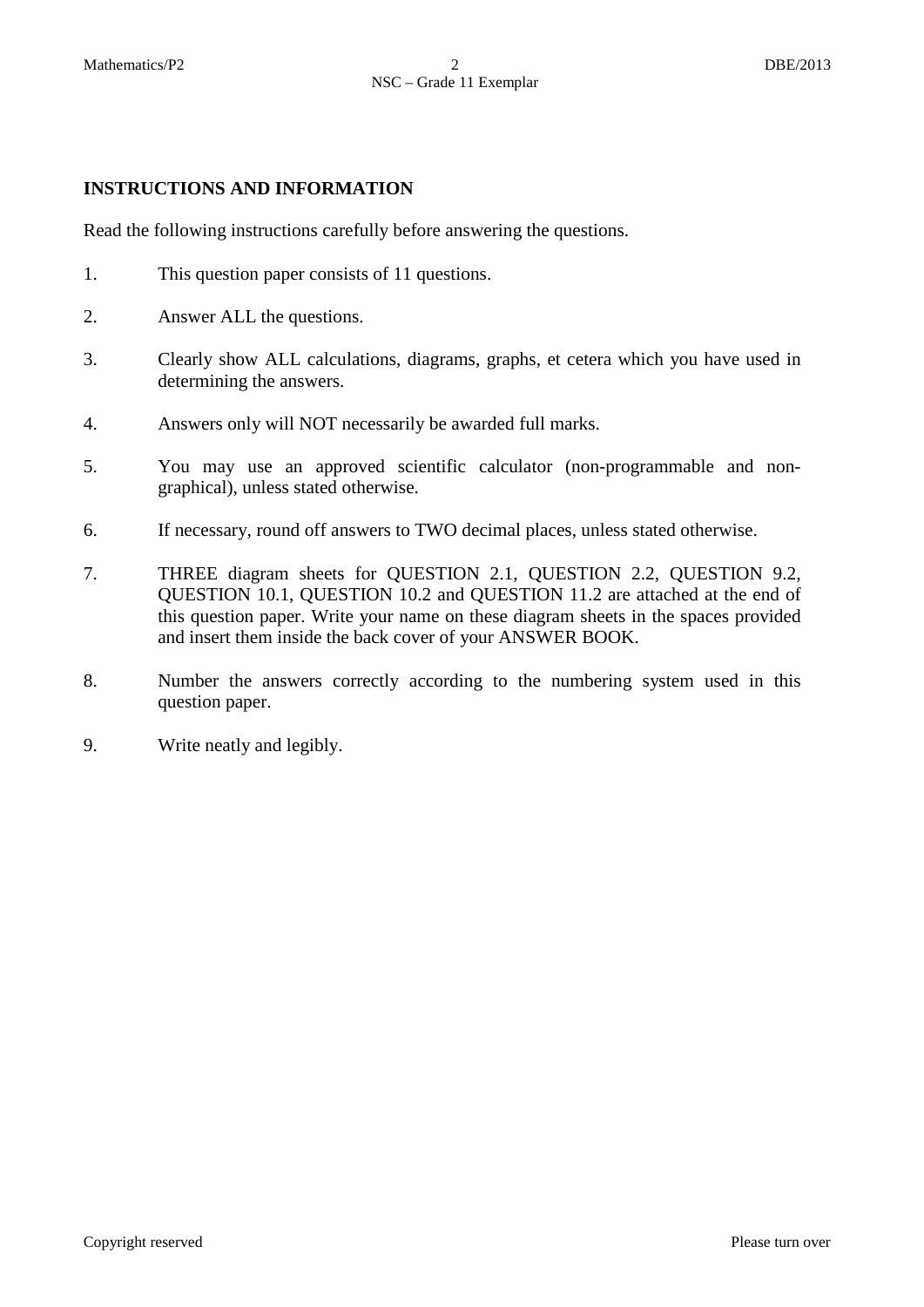The data below shows the number of people visiting a local clinic per day to be vaccinated against measles.

| 5  | 12  | 19 | 29 |
|----|-----|----|----|
| 35 | 23  | 15 | 33 |
| 37 | 21  | 26 | 18 |
| 23 | 18  | 13 | 21 |
| 18 | 22. | 20 |    |

| 1.6 | Identify any outliers in the data set. Substantiate your answer.                                                  | (2)<br>[14] |
|-----|-------------------------------------------------------------------------------------------------------------------|-------------|
| 1.5 | Draw a box and whisker diagram to represent the data.                                                             | (3)         |
| 1.4 | Determine the interquartile range for the data.                                                                   | (3)         |
| 1.3 | Determine the number of people vaccinated against measles that lies within ONE<br>standard deviation of the mean. | (2)         |
| 1.2 | Calculate the standard deviation of the data.                                                                     | (2)         |
| 1.1 | Determine the mean of the given data.                                                                             | (2)         |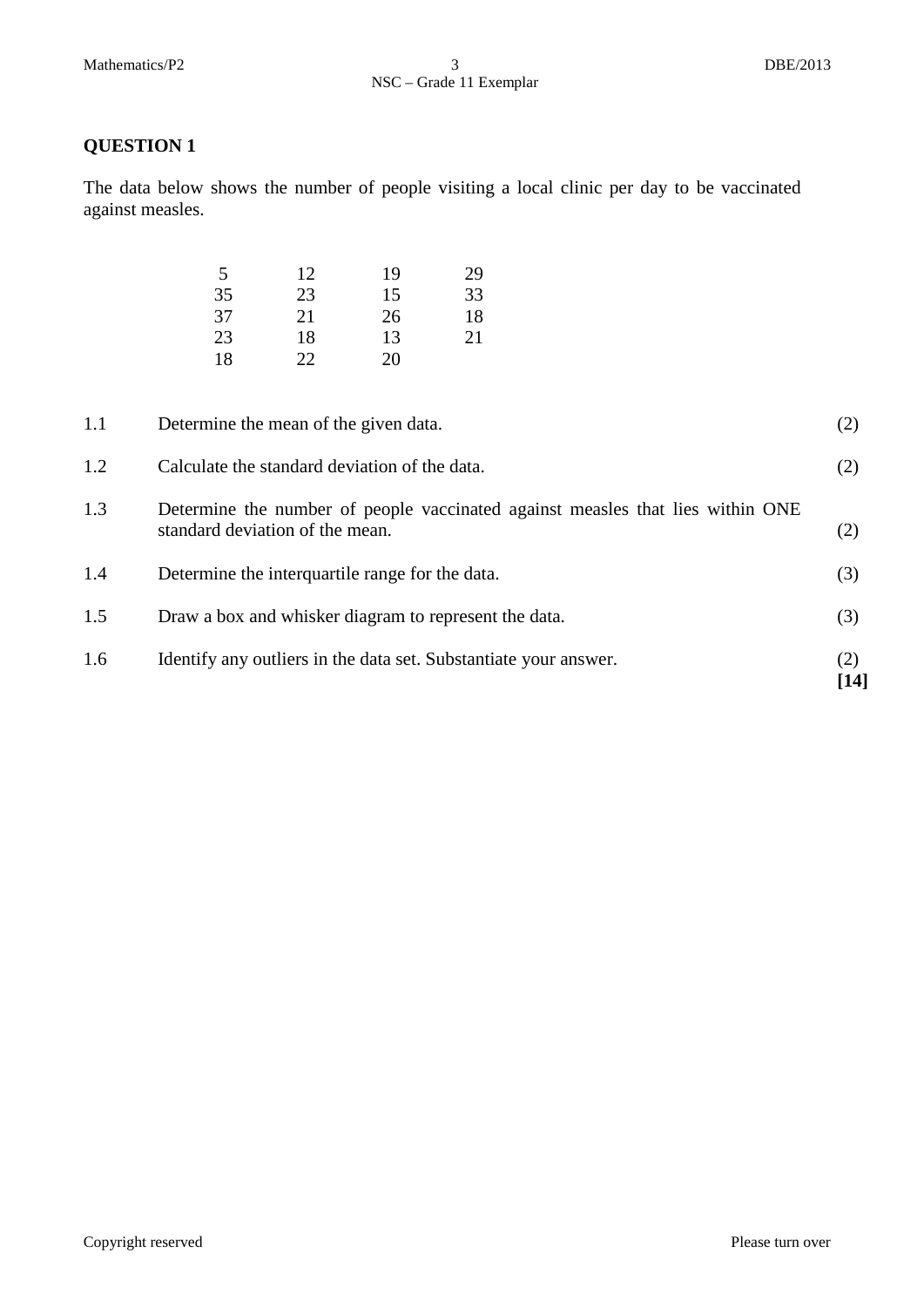A group of Grade 11 learners were interviewed about using a certain application to send SMS messages. The number of SMS messages, *m*, sent by each learner was summarised in the histogram below.



| 2.1 | Complete the cumulative frequency table provided in DIAGRAM SHEET 1.                                             | (2)        |
|-----|------------------------------------------------------------------------------------------------------------------|------------|
| 2.2 | Use the grid provided in DIAGRAM SHEET 2 to draw an ogive (cumulative<br>frequency curve) to represent the data. | (3)        |
| 2.3 | Use the ogive to identify the median for the data.                                                               | (1)        |
| 2.4 | Estimate the percentage of the learners who sent more than 11 messages using<br>this application.                | (2)        |
| 2.5 | In which direction is the data skewed?                                                                           | (1)<br>[9] |
|     |                                                                                                                  |            |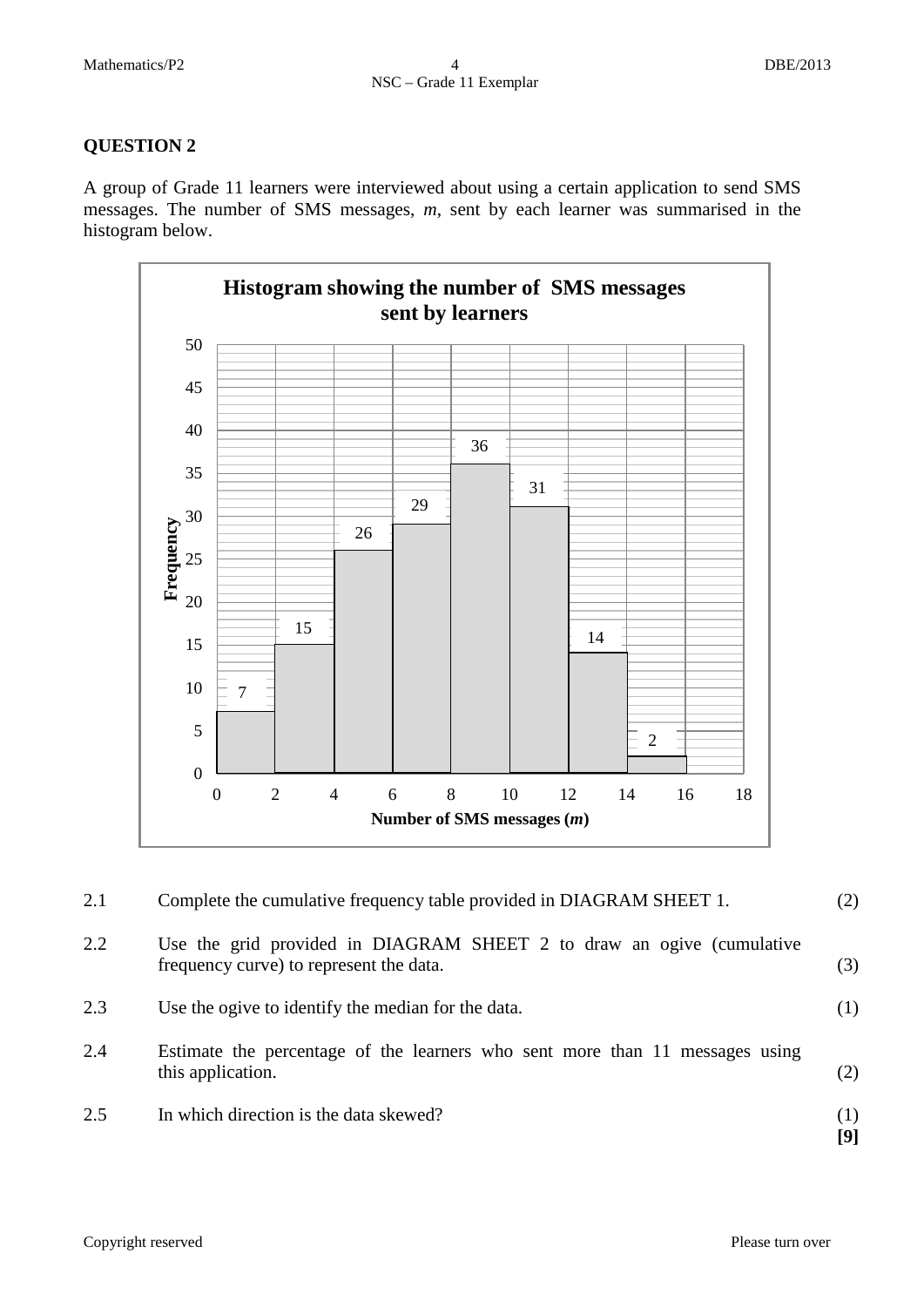A(1 ; 6), B(3 ; 0), C(12 ; 3) and D are the vertices of a trapezium with AD  $\parallel$  BC. E is the midpoint of BC. The angle of inclination of the straight line BC is  $\theta$ , as shown in the diagram.



| 3.1 | Calculate the coordinates of E.                                                                        |     |
|-----|--------------------------------------------------------------------------------------------------------|-----|
| 3.2 | Determine the gradient of the line BC.                                                                 | (2) |
| 3.3 | Calculate the magnitude of $\theta$ .                                                                  | (2) |
| 3.4 | Prove that AD is perpendicular to AB.                                                                  | (3) |
| 35  | $\Lambda$ straight line passing through vertex $\Lambda$ does not pass through any of the sides of the |     |

3.5 A straight line passing through vertex A does not pass through any of the sides of the trapezium. This line makes an angle of 45° with side AD of the trapezium. Determine the equation of this straight line. (5) **[14]**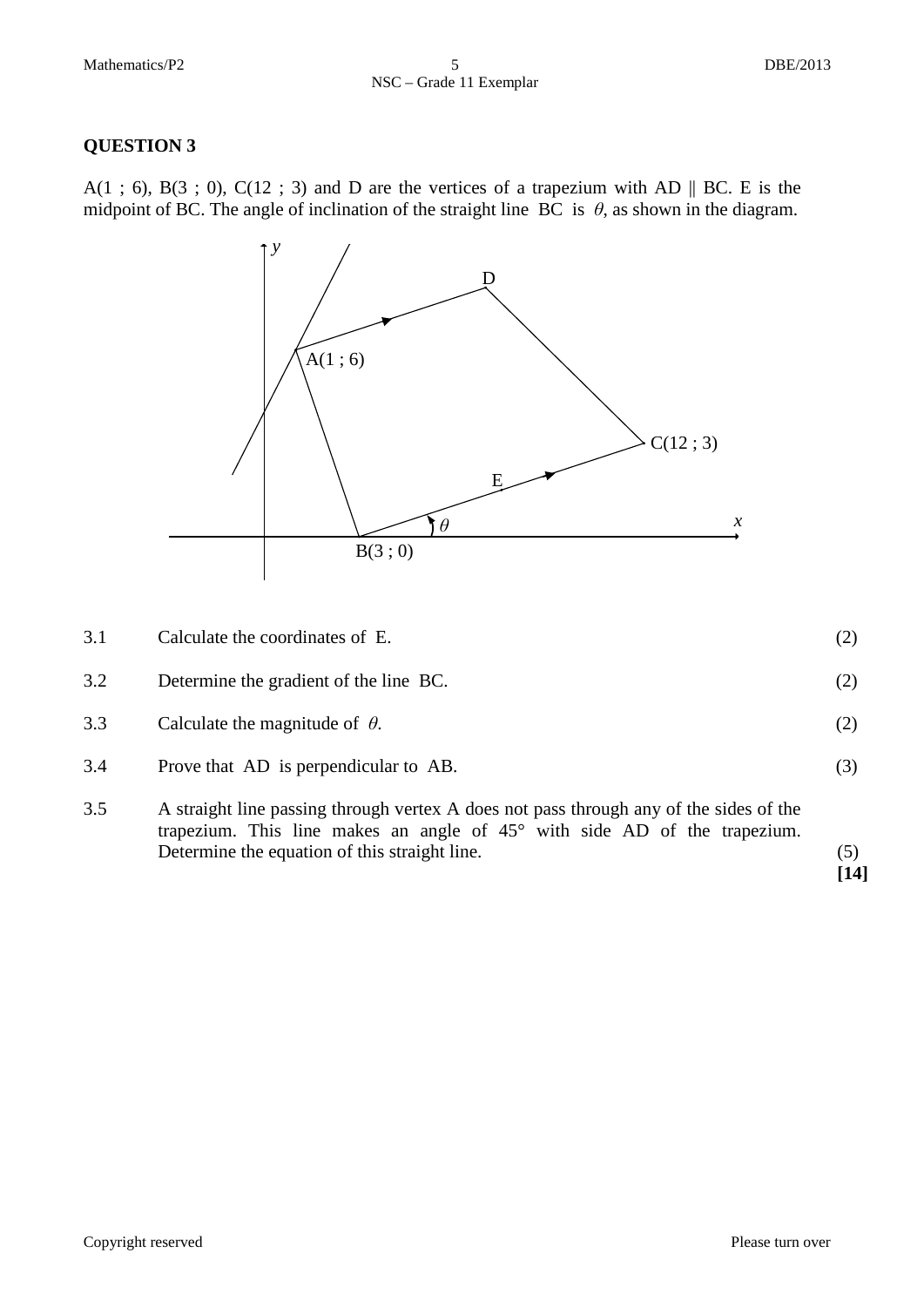In the diagram below, P(-3; 17), Q, O and S are the vertices of a parallelogram. The sides OS and OQ are defined by the equations  $y = 6x$  and  $y = -x$  respectively. QOS =  $\alpha$ .



| 4.5 | If OS = $\sqrt{148}$ units, calculate the length of QS.                | (3)<br>$[15]$ |
|-----|------------------------------------------------------------------------|---------------|
| 4.4 | Calculate the size of $\alpha$ .                                       | (3)           |
| 4.3 | Calculate the length of OQ. Leave your answer in simplified surd form. | (2)           |
| 4.2 | Hence, determine the coordinates of Q.                                 | (4)           |
| 4.1 | Determine the equation of QP in the form $y = mx + c$ .                | (3)           |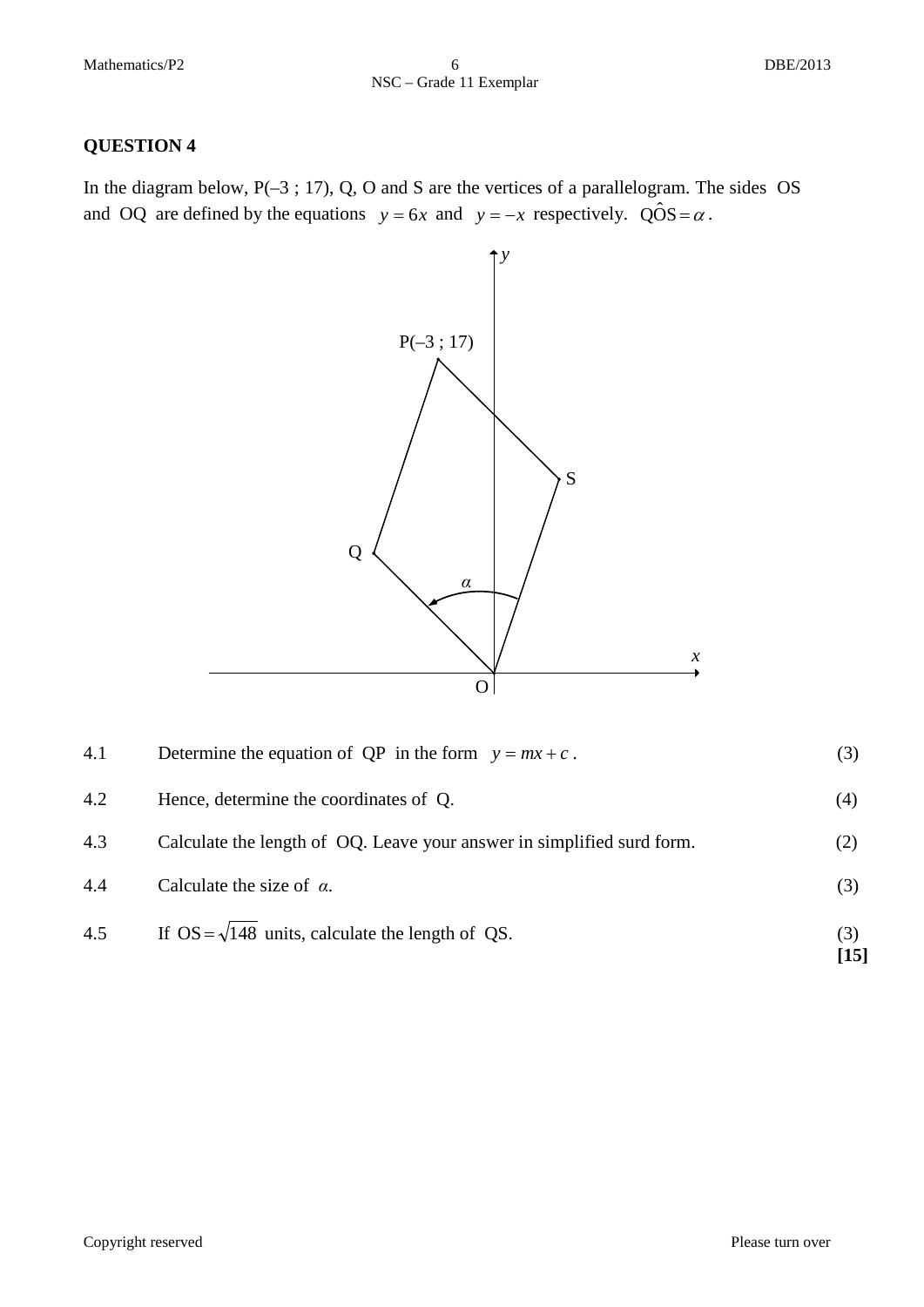5.1 In the figure below, the point P(–5 ; *b*) is plotted on the Cartesian plane. OP = 13 units and  $\angle ROP = \alpha$ .



**Without using a calculator**, determine the value of the following:

$$
5.1.1 \qquad \cos \alpha \tag{1}
$$

$$
5.1.2 \qquad \tan(180^\circ - \alpha) \tag{3}
$$

5.2 Consider: 
$$
\frac{\sin(\theta - 360^\circ)\sin(90^\circ - \theta)\tan(-\theta)}{\cos(90^\circ + \theta)}
$$

5.2.1 Simplify 
$$
\frac{\sin(\theta - 360^\circ)\sin(90^\circ - \theta)\tan(-\theta)}{\cos(90^\circ + \theta)}
$$
 to a single trigonometric ratio. (5)

5.2.2 Hence, or otherwise, **without using a calculator**, solve for 
$$
\theta
$$
 if  $0^{\circ} \leq \theta \leq 360^{\circ}$ :

$$
\frac{\sin(\theta - 360^\circ)\sin(90^\circ - \theta)\tan(-\theta)}{\cos(90^\circ + \theta)} = 0,5\tag{3}
$$

5.3 5.3.1 Prove that 
$$
\frac{8}{\sin^2 A} - \frac{4}{1 + \cos A} = \frac{4}{1 - \cos A}.
$$
 (5)

5.3.2 For which value(s) of A in the interval 
$$
0^{\circ} \le A \le 360^{\circ}
$$
 is the identity in **QUESTION 5.3.1** undefined? (3)

5.4 Determine the general solution of 
$$
8\cos^2 x - 2\cos x - 1 = 0
$$
. (6) [26]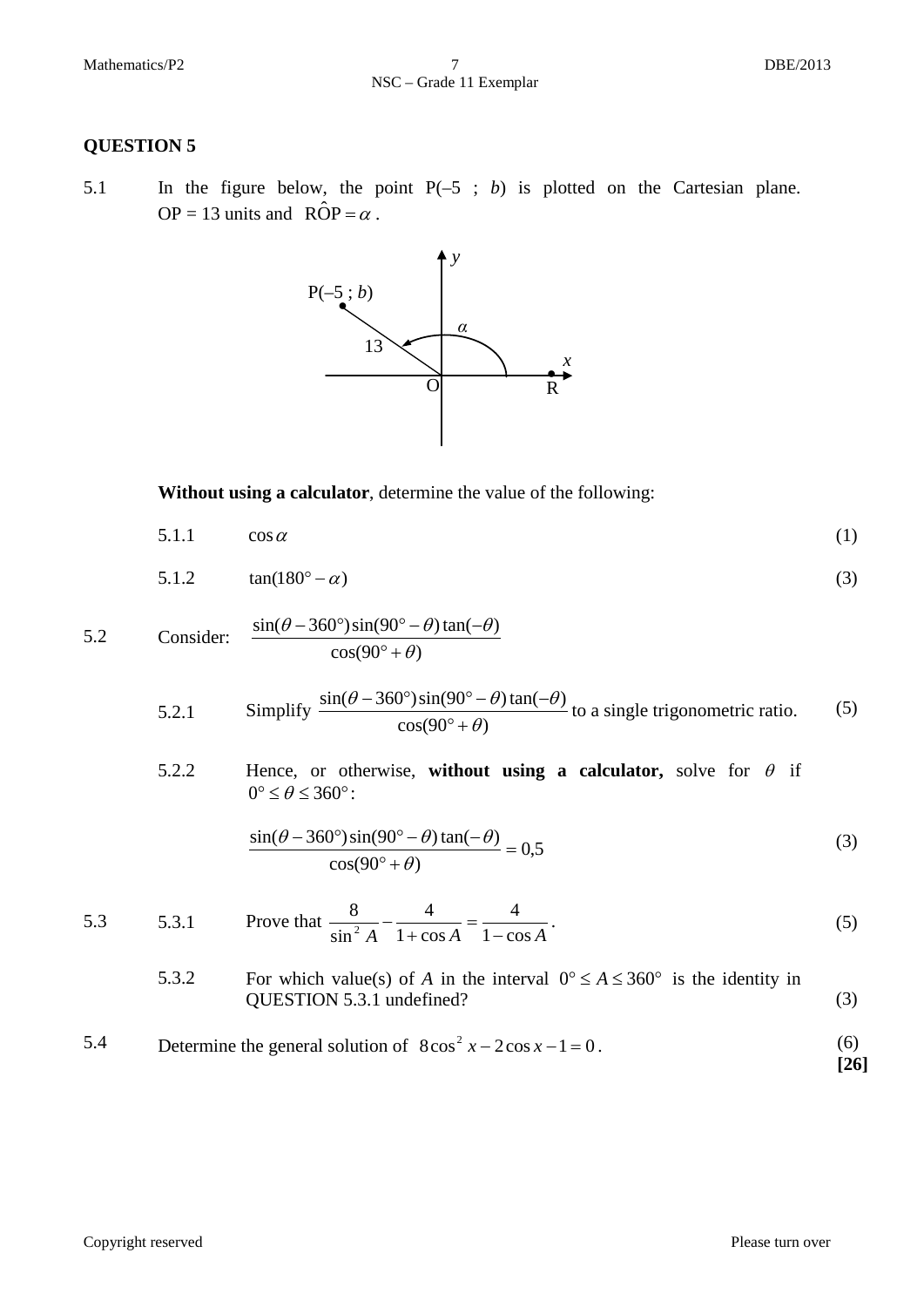In the diagram below, the graphs of  $f(x) = cos(x + p)$  and  $g(x) = q sin x$  are shown for the interval −180° ≤ *x* ≤ 180° .



| 6.1 | Determine the values of $p$ and $q$ . |  |
|-----|---------------------------------------|--|
|     |                                       |  |

- 6.2 The graphs intersect at  $A(-22.5^\circ; 0.38)$  and B. Determine the coordinates of B. (2)
- 6.3 Determine the value(s) of *x* in the interval  $-180^{\circ} \le x \le 180^{\circ}$  for which  $f(x) - g(x) < 0$ . (2)
- 6.4 The graph *f* is shifted  $30^\circ$  to the left to obtain a new graph *h*.

| 6.4.1 | Write down the equation of $h$ in its simplest form. | (2) |
|-------|------------------------------------------------------|-----|
|-------|------------------------------------------------------|-----|

6.4.2 Write down the value of *x* for which *h* has a minimum in the interval  $-180^{\circ} \le x \le 180^{\circ}$ . (1)

**[9]**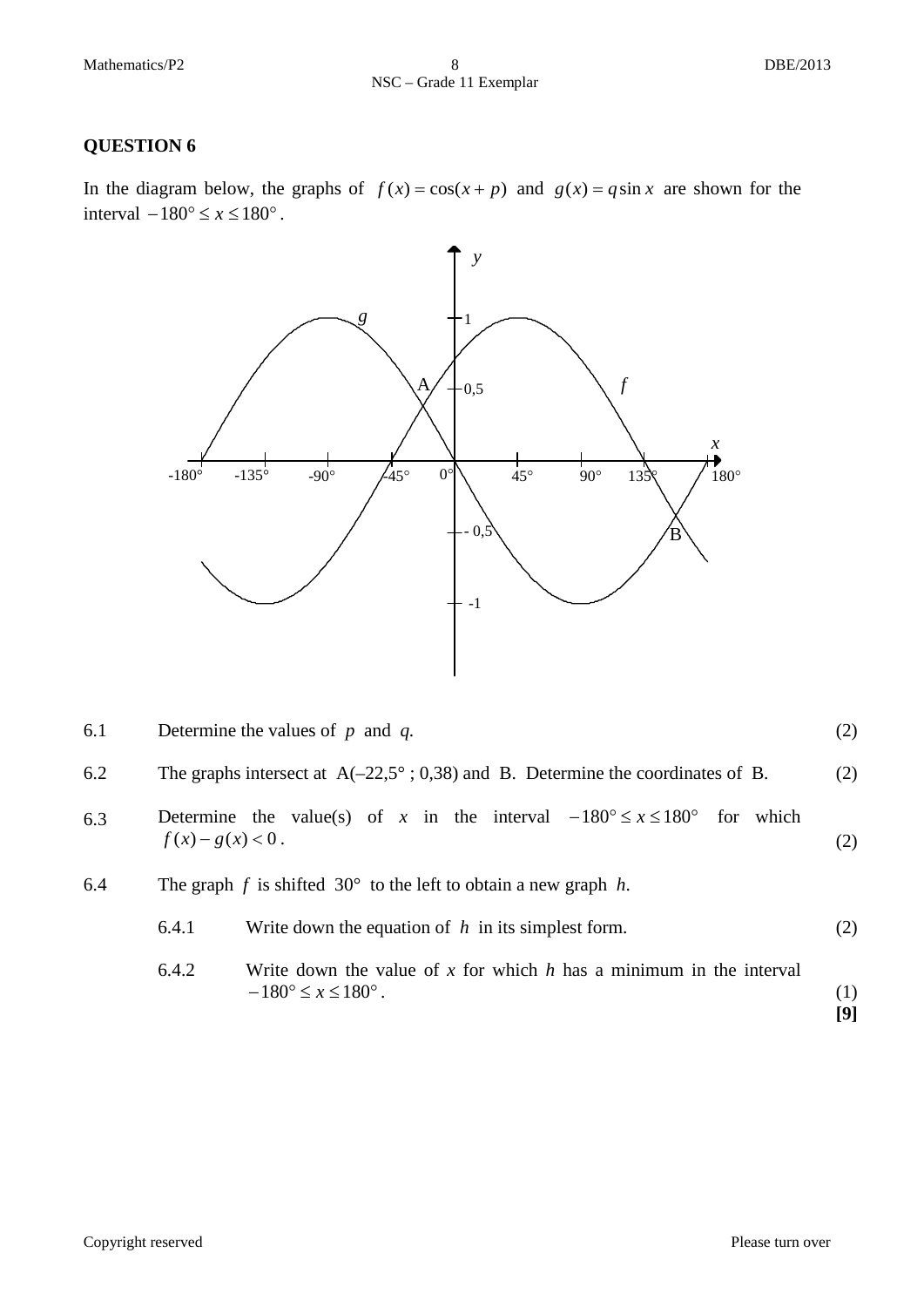Mathematics/P2 9 DBE/2013

NSC – Grade 11 Exemplar

#### **QUESTION 7**

- 7.1 Prove that in any acute-angled ∆ABC, *c C a*  $\frac{\sin A}{\sin A} = \frac{\sin C}{\sin A}$ . (5)
- 7.2 In  $\triangle PQR$ ,  $\hat{P} = 132^\circ$ ,  $PQ = 27.2$  cm and  $QR = 73.2$  cm.



- 7.2.1 Calculate the size of  $\hat{R}$ . (3)
- 7.2.2 Calculate the area of ∆PQR. (3)
- 7.3 In the figure below,  $S\hat{P}Q = a$ ,  $\hat{PQS} = b$  and  $PQ = h$ . PQ and SR are perpendicular to RQ.





7.3.2 Hence show that 
$$
RS = \frac{h \sin a \cos b}{\sin(a+b)}
$$
. (3)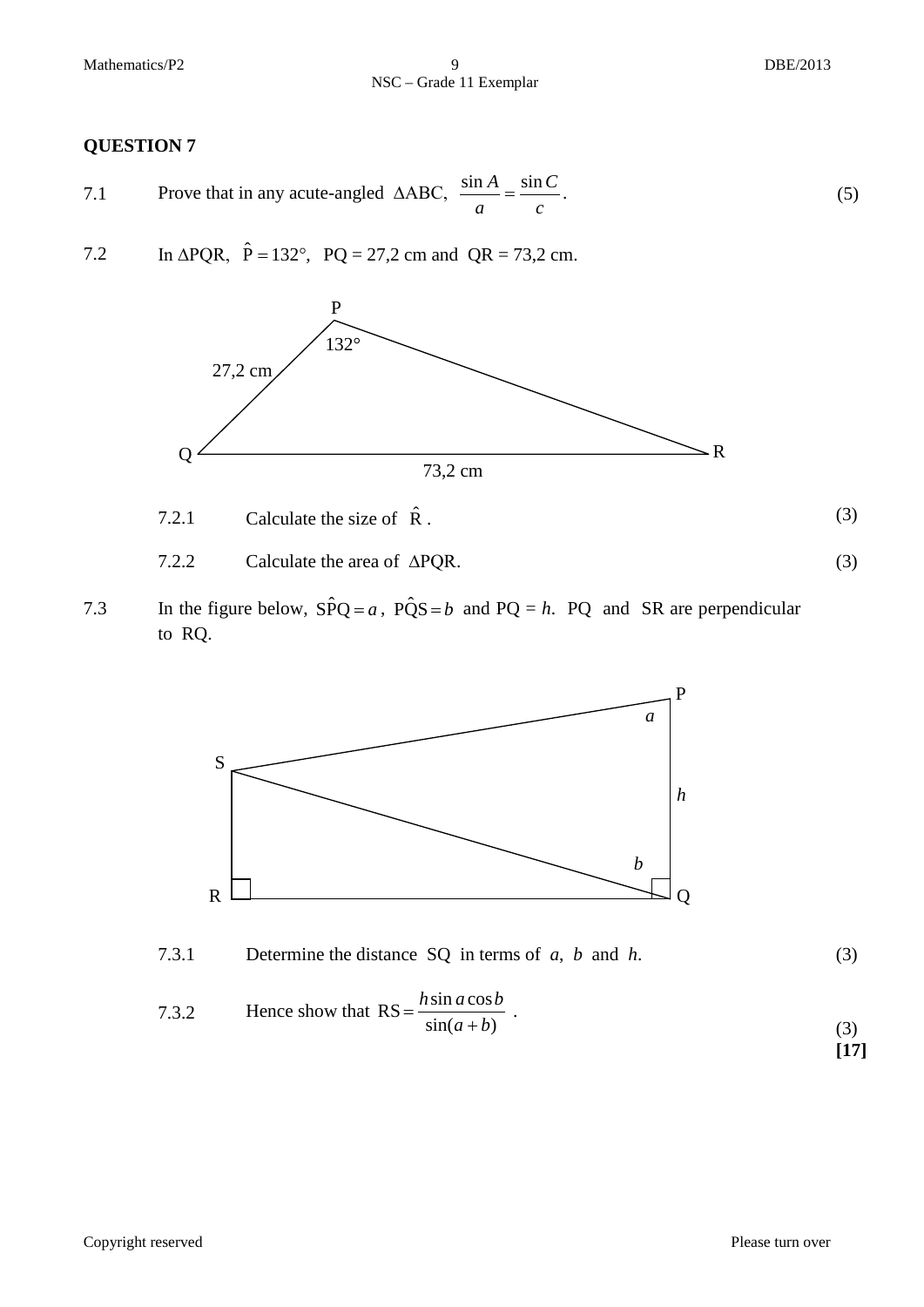A solid metallic hemisphere has a radius of 3 cm. It is made of metal A. To reduce its weight a conical hole is drilled into the hemisphere (as shown in the diagram) and it is completely filled with a lighter metal B. The conical hole has a radius of 1,5 cm and a depth of  $\frac{8}{9}$  cm.



Calculate the ratio of the volume of metal A to the volume of metal B. **[6]**

#### **QUESTION 9**

9.1 Complete the statement so that it is valid:

The line drawn from the centre of the circle perpendicular to the chord ... (1)

9.2 In the diagram, O is the centre of the circle. The diameter DE is perpendicular to the chord PQ at C.  $DE = 20$  cm and  $CE = 2$  cm.



Calculate the length of the following with reasons:

| 9.2.1 OC | (2) |  |
|----------|-----|--|
|          |     |  |

9.2.2 PQ (4) **[7]**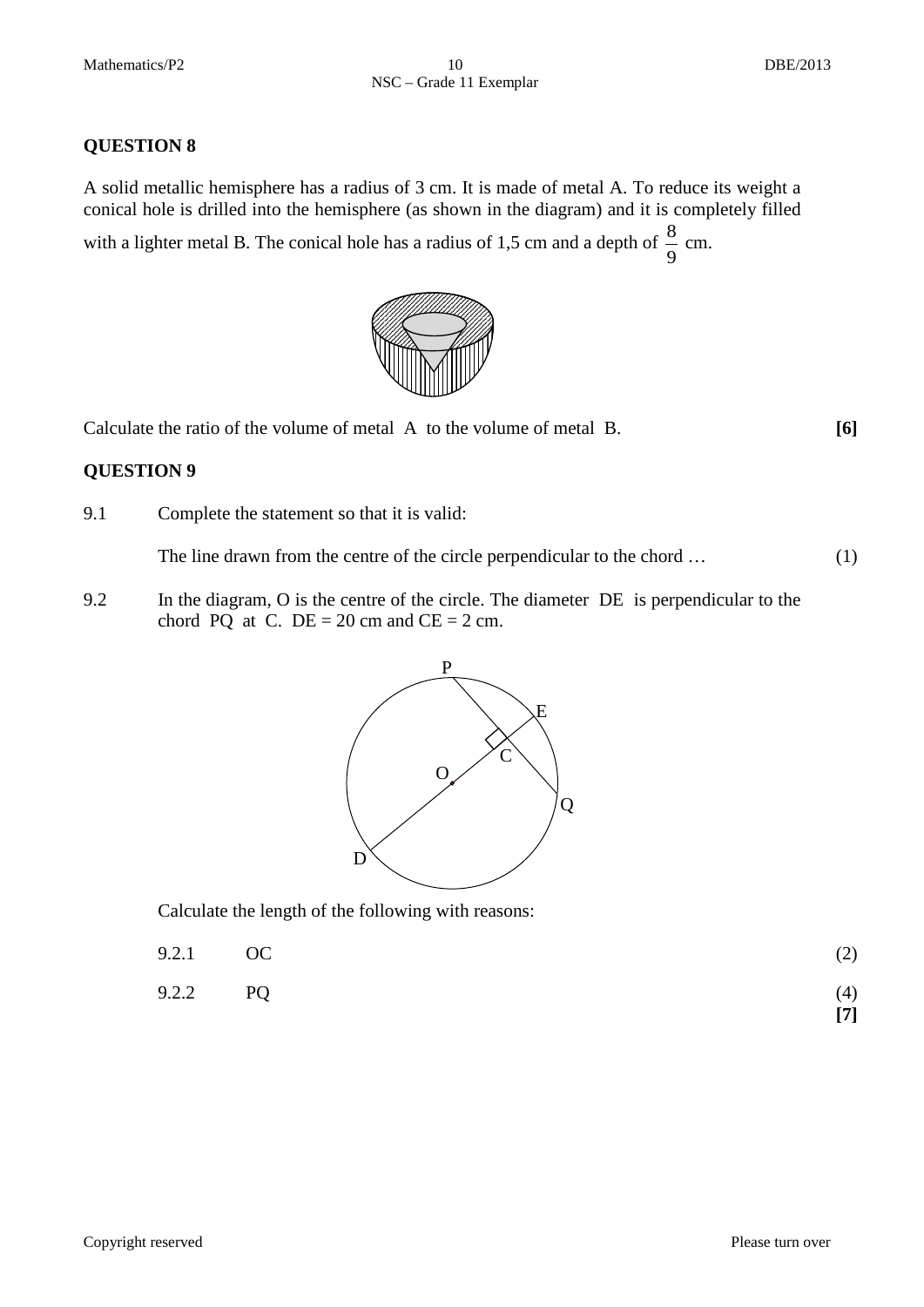(5)

#### **QUESTION 10**

10.1 In the diagram, O is the centre of the circle and A, B and D are points on the circle. Use Euclidean geometry methods to prove the theorem which states that  $\angle AOB = 2A\hat{D}B$ .



10.2 In the diagram, M is the centre of the circle. A, B, C, K and T lie on the circle. AT produced and CK produced meet in N. Also  $NA = NC$  and  $\hat{B} = 38^{\circ}$ .





- (a)  $K\hat{M}A$  (2)
- (b)  $\hat{T}_2$  $\hat{\Gamma}_2$  (2)
- (c)  $\hat{C}$  (2)
- (d)  $\hat{K}_4$  (2)
- 10.2.2 Show that  $NK = NT$ . (2)
- 10.2.3 Prove that AMKN is a cyclic quadrilateral. (3) **[18]**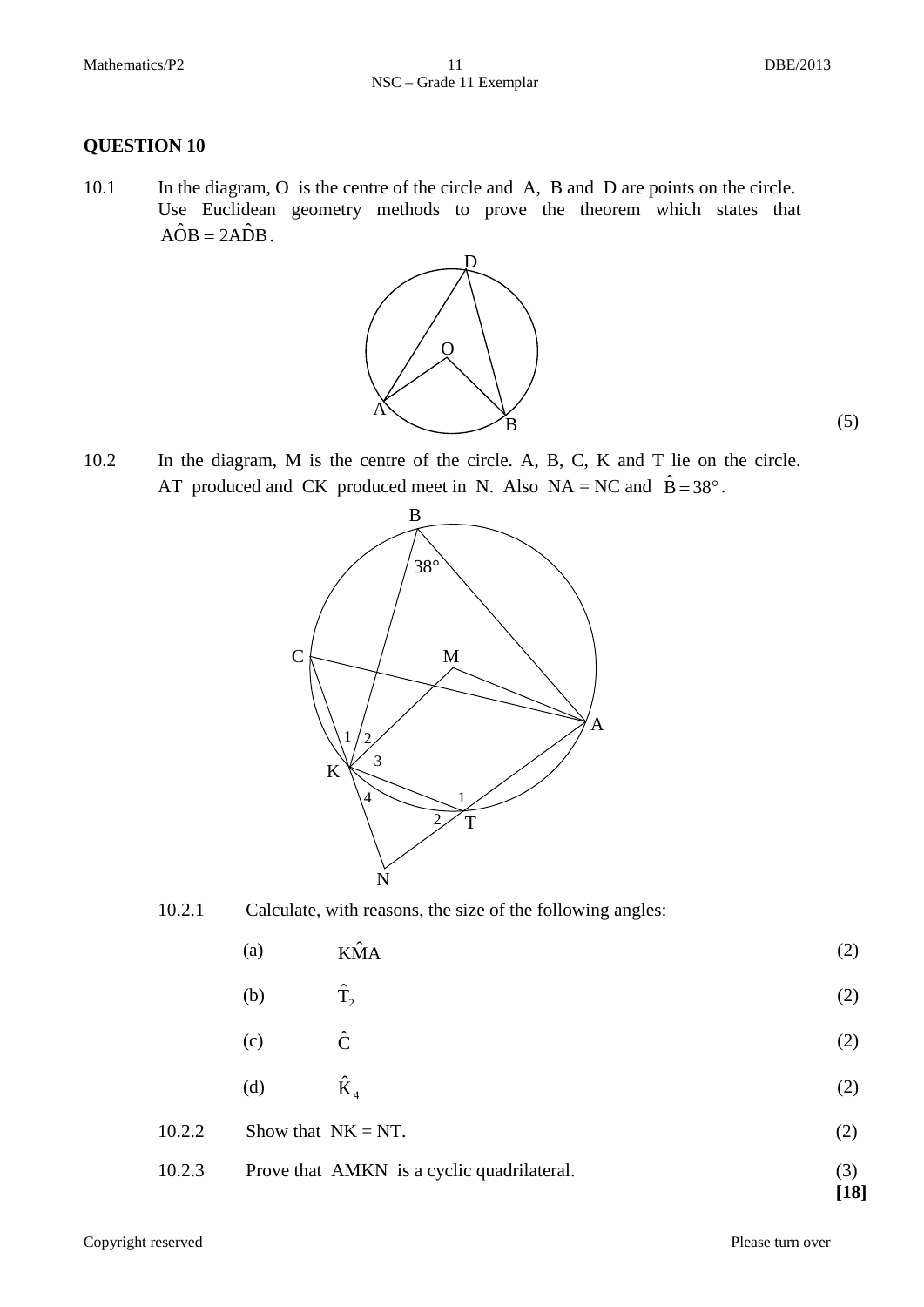- 11.1 Complete the following statement so that it is valid: The angle between a chord and a tangent at the point of contact is ... (1)
- 11.2 In the diagram, EA is a tangent to circle ABCD at A. AC is a tangent to circle CDFG at C. CE and AG intersect in D.



If  $\hat{A}_1 = x$  and  $\hat{E}_1 = y$ , prove the following with reasons:

| 11.2.2 AE is a tangent to circle FED | (5)         |
|--------------------------------------|-------------|
| $11.2.3$ $AB = AC$                   | (4)<br>[15] |

**TOTAL: 150**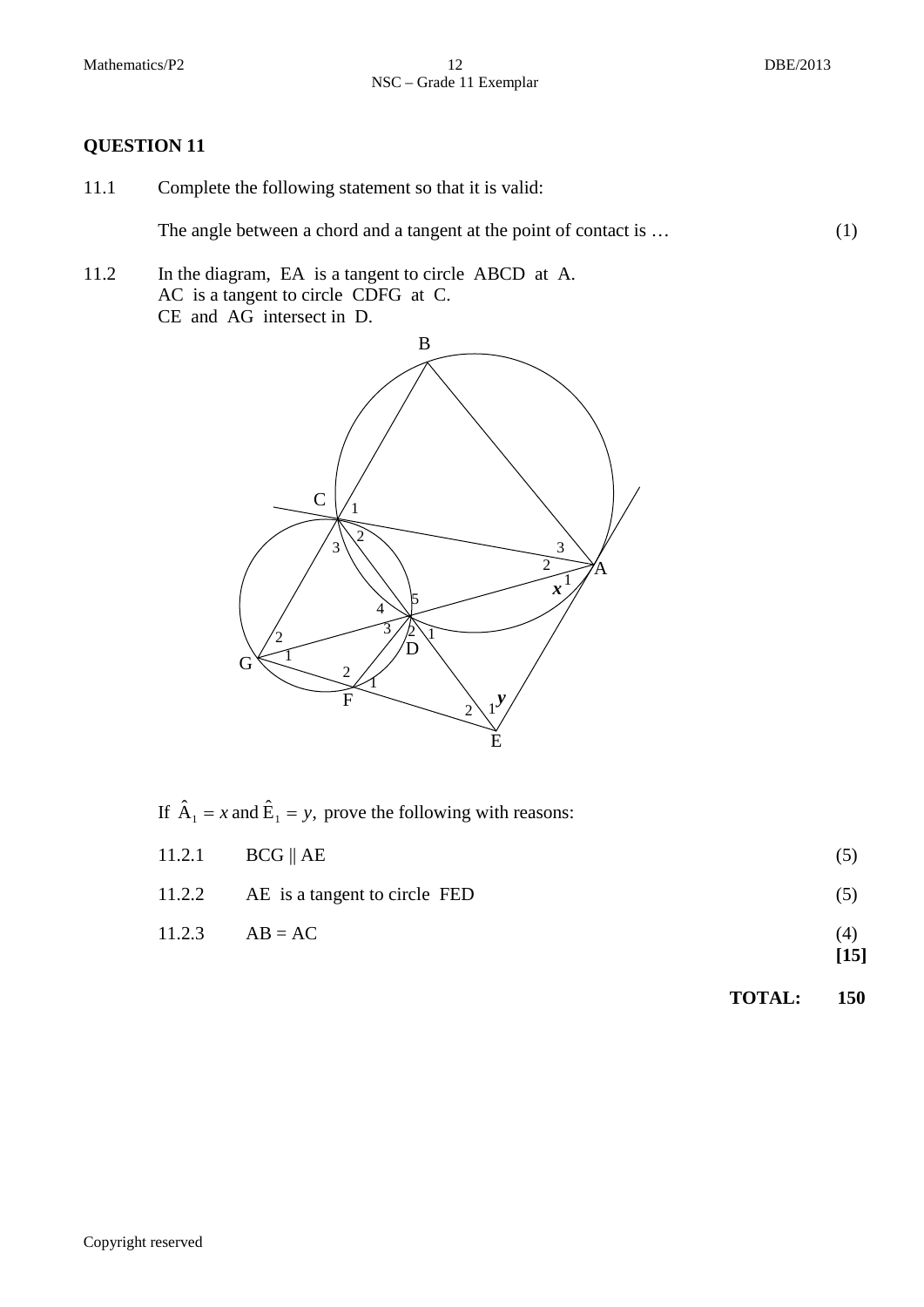#### **NAME OF LEARNER:**

#### **DIAGRAM SHEET 1**

#### **QUESTION 2.1**

| <b>CLASS</b>      | <b>FREQUENCY</b> | <b>CUMULATIVE</b><br><b>FREQUENCY</b> |
|-------------------|------------------|---------------------------------------|
| $0 \le m < 2$     |                  |                                       |
| $2 \le m < 4$     |                  |                                       |
| $4 \le m < 6$     |                  |                                       |
| $6 \leq m < 8$    |                  |                                       |
| $8 \le m < 10$    |                  |                                       |
| $10 \le m < 12$   |                  |                                       |
| $12 \le m < 14$   |                  |                                       |
| $14 \le m \le 16$ |                  |                                       |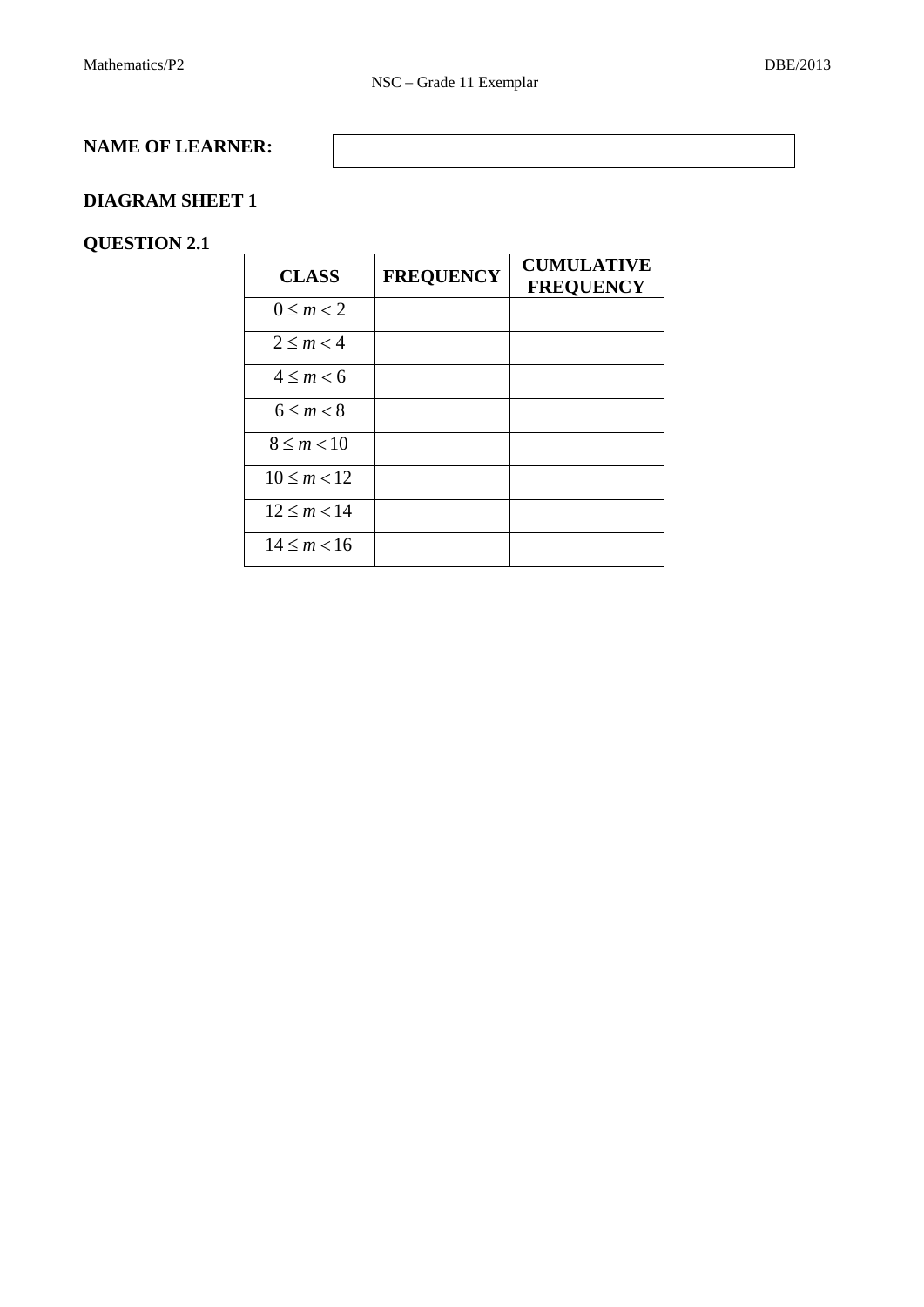#### **NAME OF LEARNER:**

#### **DIAGRAM SHEET 2**

#### **QUESTION 2.2**